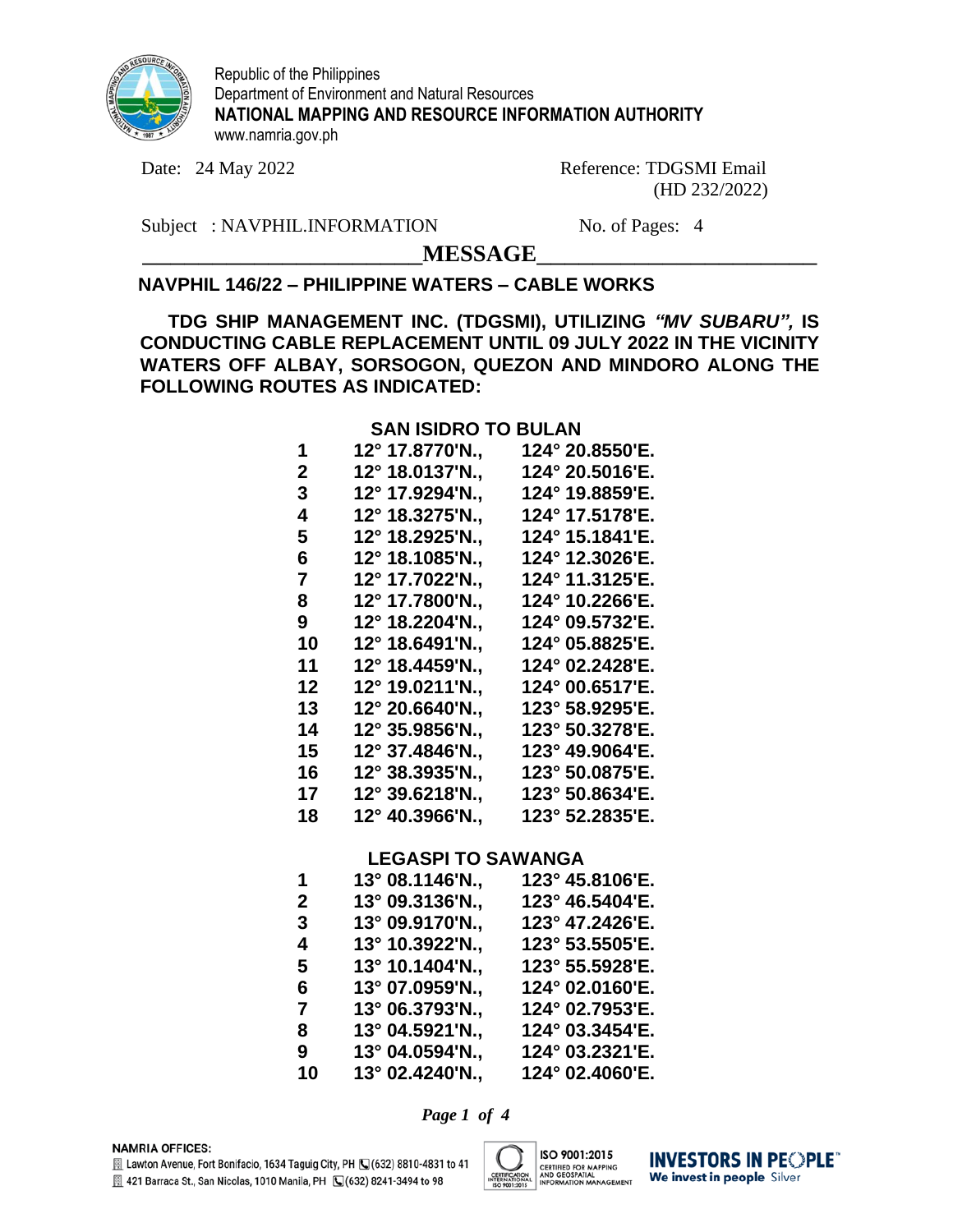## **PANTAO TO BURIAS**

| 1              | $13^{\circ}$ 11.656'N., | 123° 19.567'E. |
|----------------|-------------------------|----------------|
| $\overline{2}$ | 13° 11.984'N.,          | 123° 18.882'E. |
| 3              | 13° 12.040'N.,          | 123° 15.952'E. |
| 4              | 13° 10.835'N.,          | 123° 02.837'E. |
| 5              | 13° 10.555'N.,          | 123° 02.111'E. |
| 6              | 13° 10.198'N.,          | 123° 01.858'E. |
| 7              | 13° 10.056'N.,          | 123° 01.751'E. |
| 8              | 13° 08.190'N.,          | 123° 01.237'E. |

### **BURIAS TO PASACAO**

| 1           | 13° 08.1904'N., | 123° 01.2370'E. |
|-------------|-----------------|-----------------|
| $\mathbf 2$ | 13° 09.2272'N., | 123° 01.1587'E. |
| 3           | 13° 10.0651'N., | 123° 00.9218'E. |
| 4           | 13° 12.9752'N., | 123° 00.6005'E. |
| 5           | 13° 23.1554'N., | 122° 59.7987'E. |
| 6           | 13° 26.5405'N., | 122° 58.1404'E. |
| 7           | 13° 27.3238'N., | 122° 58.1052'E. |
| 8           | 13° 29.6956'N., | 123° 00.6634'E. |
| 9           | 13° 30.9144'N., | 123° 00.9815'E. |

## **PASACAO TO ABUYON, QUEZON**

| 1            | 13° 30.962'N., | 123° 00.881'E. |
|--------------|----------------|----------------|
| $\mathbf{2}$ | 13° 30.561'N., | 123° 00.222'E. |
| 3            | 13° 30.390'N., | 122° 59.571'E. |
| 4            | 13° 29.799'N., | 122° 58.651'E. |
| 5            | 13° 31.329'N., | 122° 53.076'E. |
| 6            | 13° 32.008'N., | 122° 51.964'E. |
| 7            | 13° 38.707'N., | 122° 45.343'E. |
| 8            | 13° 39.125'N., | 122° 43.526'E. |
| 9            | 13° 38.215'N., | 122° 41.710'E. |
| 10           | 13° 37.733'N., | 122° 32.143'E. |
| 11           | 13° 37.444'N., | 122° 31.224'E. |

# **LUCENA, QUEZON TO CATANAUAN, QUEZON**

| 1            | 13° 54.127'N., | 121° 37.014'E. |
|--------------|----------------|----------------|
| $\mathbf{2}$ | 13° 52.677'N., | 121° 37.751'E. |
| 3            | 13° 52.119'N., | 121° 38.840'E. |
| 4            | 13° 46.627'N., | 121° 41.345'E. |
| 5            | 13° 38.917'N., | 121° 52.848'E. |
| 6            | 13° 37.951'N., | 121° 57.131'E. |
| 7            | 13° 37.808'N., | 121° 57.589'E. |
| 8            | 13° 35.019'N., | 122° 10.791'E. |
| 9            | 13° 35.044'N., | 122° 12.869'E. |
| 10           | 13° 35.839'N., | 122° 13.404'E. |
| 11           | 13° 36.020'N., | 122° 13.615'E. |
| 12           | 13° 36.058'N., | 122° 13.675'E. |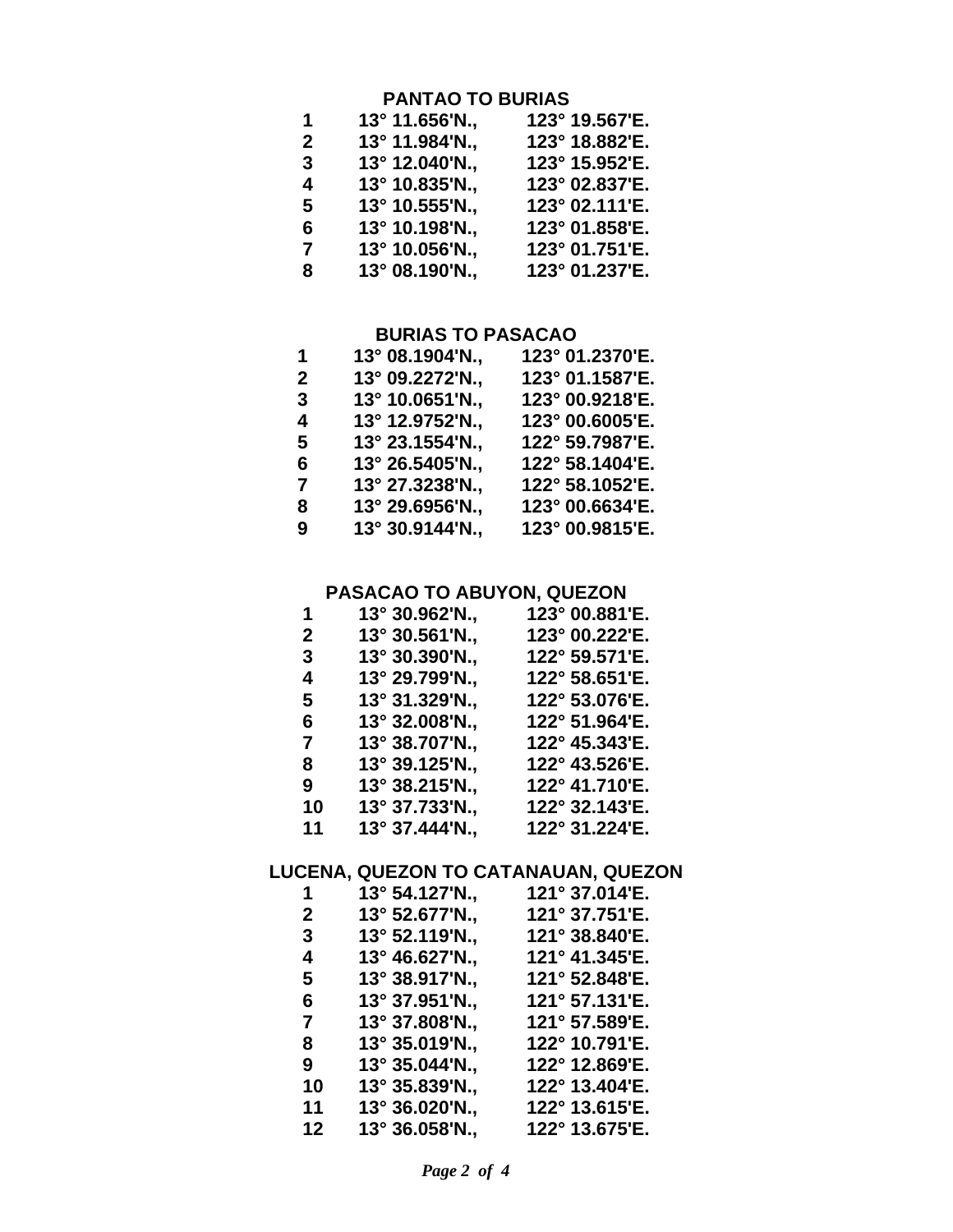## **SEMIRARA CALUYA TO MALAY, AKLAN**

| 12° 00.462'N., | 121° 24.800'E. |
|----------------|----------------|
| 11° 53.801'N., | 121° 29.807'E. |
| 11° 51.954'N., | 121° 33.293'E. |
| 11° 51.599'N., | 121° 38.386'E. |
| 11° 55.836'N., | 121° 46.497'E. |
| 11° 55.921'N., | 121° 52.115'E. |
| 11° 55.803'N., | 121° 52.586'E. |
| 11° 55.002'N., | 121° 54.151'E. |
| 11° 54.671'N., | 121° 54.407'E. |
| 11° 54.084'N., | 121° 54.555'E. |
|                |                |

### **BULALACAO OR. MINDORO TO SEMIRARA CALUYA**

| 12° 19.259'N.,          | 121° 20.525'E. |
|-------------------------|----------------|
| 12° 19.062'N.,          | 121° 20.796'E. |
| 12° 15.963'N.,          | 121° 21.209'E. |
| 12° 13.538'N.,          | 121° 22.251'E. |
| 12° 11.269'N.,          | 121° 24.008'E. |
| 12° 10.917'N.,          | 121° 24.499'E. |
| 12° 10.592'N            | 121° 25.755'E. |
| 12° 10.071'N.,          | 121° 26.365'E. |
| 12° 06.634'N.,          | 121° 26.868'E. |
| 12° 01.521'N.,          | 121° 26.976'E. |
| 12° 00.392'N.,          | 121° 26.632'E. |
| $11^{\circ}$ 59.881'N., | 121° 26.057'E. |
| 11° 59.901'N.,          | 121° 25.491'E. |
| 12° 00.070'N.,          | 121° 25.138'E. |
| 12° 00.442'N.,          | 121° 24.809'E. |
|                         |                |

## **LOOC LUBANG OCC. MINDORO TO LIAN, BATANGAS**

| 13° 43.264'N., | 120° 15.061'E. |
|----------------|----------------|
| 13° 43.228'N., | 120° 15.270'E. |
| 13° 43.371'N., | 120° 15.814'E. |
| 13° 43.748'N., | 120° 16.054'E. |
| 13° 43.580'N., | 120° 17.816'E. |
| 13° 43.828'N., | 120° 18.596'E. |
| 13° 48.005'N., | 120° 24.343'E. |
| 13° 54.416'N., | 120° 28.768'E. |
| 13° 55.954'N., | 120° 33.173'E. |
| 14° 02.205'N., | 120° 36.538'E. |
| 14° 02.430'N., | 120° 36.938'E. |
| 14° 02.451'N., | 120° 37.360'E. |
|                |                |

## **LOOC LUBANG OCC MINDORO TO ABRA DE ILOG, MINDORO**

| 1            | $13^{\circ}$ 43.263'N., | 120° 15.061'E. |
|--------------|-------------------------|----------------|
| $\mathbf{2}$ | $13^{\circ}$ 43.347'N., | 120° 15.825'E. |
| 3            | $13^{\circ}$ 43.734'N., | 120° 16.056'E. |
| 4            | $13^{\circ}$ 43.625'N., | 120° 17.119'E. |